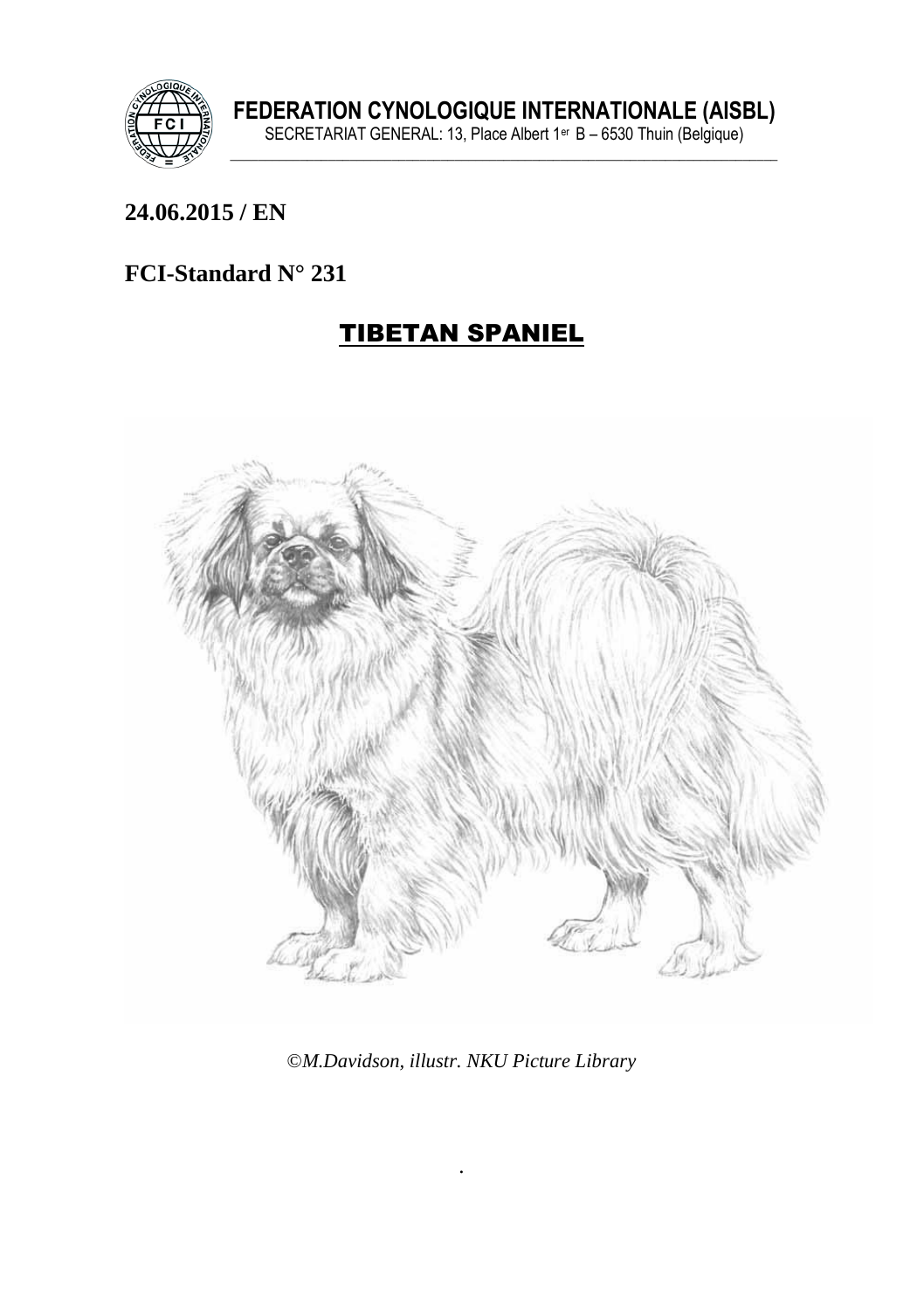**ORIGIN** : **Tibet (China).**

#### **PATRONAGE** : Great Britain.

#### **DATE OF PUBLICATION OF THE OFFICIAL VALID STANDARD** : 18.03.2015.

**UTILIZATION** : Companion Dog.

**FCI-CLASSIFICATION** : Group 9 Companion and Toy Dogs. Section 5 Tibetan breeds. Without working trial.

**GENERAL APPEARANCE** : Small, active and alert. Well balanced in general outline, slightly longer in body than height at withers.

**BEHAVIOUR / TEMPERAMENT** : Gay and assertive, highly intelligent, aloof with strangers. Alert, loyal but independant.

**HEAD** : Small in proportion to body, carried proudly. Masculine in dogs but free from coarseness.

CRANIAL REGION : Skull : Slightly domed, moderate width and length. Stop : Slight but defined.

FACIAL REGION :

Nose : Black preferred.

Muzzle : Medium in length. Blunt with cushioning, free from wrinkle. Chin showing some depth and width.

Jaws/Teeth : Slightly undershot. Teeth evenly placed and the lower jaw wide between the canine teeth. Full dentition desirable. Teeth and tongue not showing when mouth closed.

Eyes : Dark brown, oval, bright and expressive, medium size, set fairly well apart but forward looking. Rims black.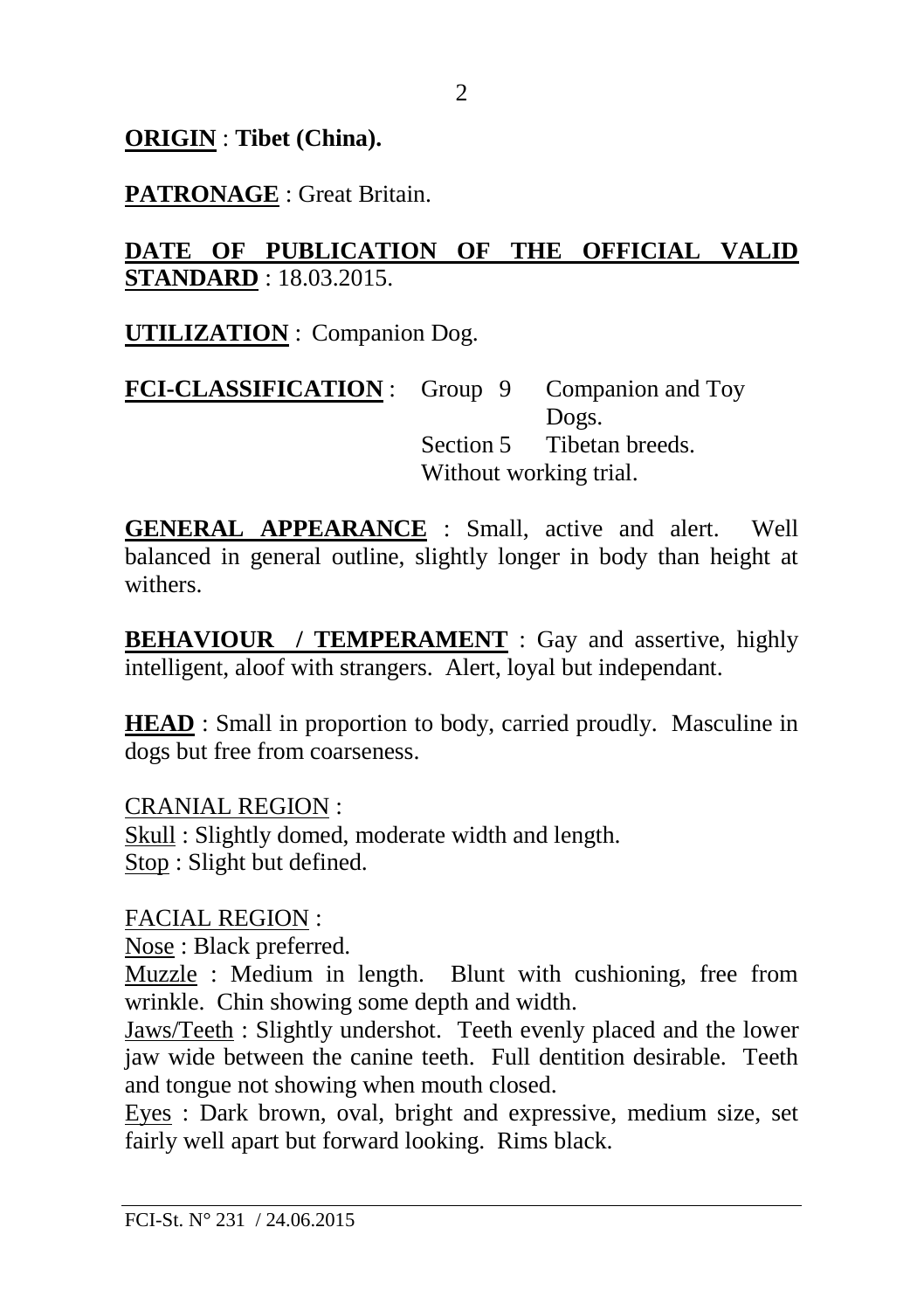Ears : Medium size, pendant, well feathered in adults, set fairly high. Slight lift from the skull desirable but must not fly. Large, heavy, low set ears un-typical.

**NECK** : Moderately short, strong and well set on. Covered with a mane or « shawl » of longer hair, more pronounced in dogs than bitches.

**BODY** : Slightly longer from withers to root of tail than the height at withers.

Back : Level.

Ribs : Good spring of rib.

**TAIL** : Set high, richly plumed and carried in a gay curl or over back when moving. (Not to be penalised for drooping tail when standing).

#### **LIMBS**

FOREQUARTERS :

General appearance : Moderate bone; forelegs slightly bowed but firm at shoulder. Shoulders : Well laid.

HINDQUARTERS :

General appearance : Well made and strong. Stifle : Moderate turn. Hocks : Well let down, straight when viewed from behind.

FEET : Harefoot. Small and neat with feathering between toes often extending beyond the feet. Round cat-feet undesirable.

**GAIT / MOVEMENT** : Quick-moving, straight, free, positive.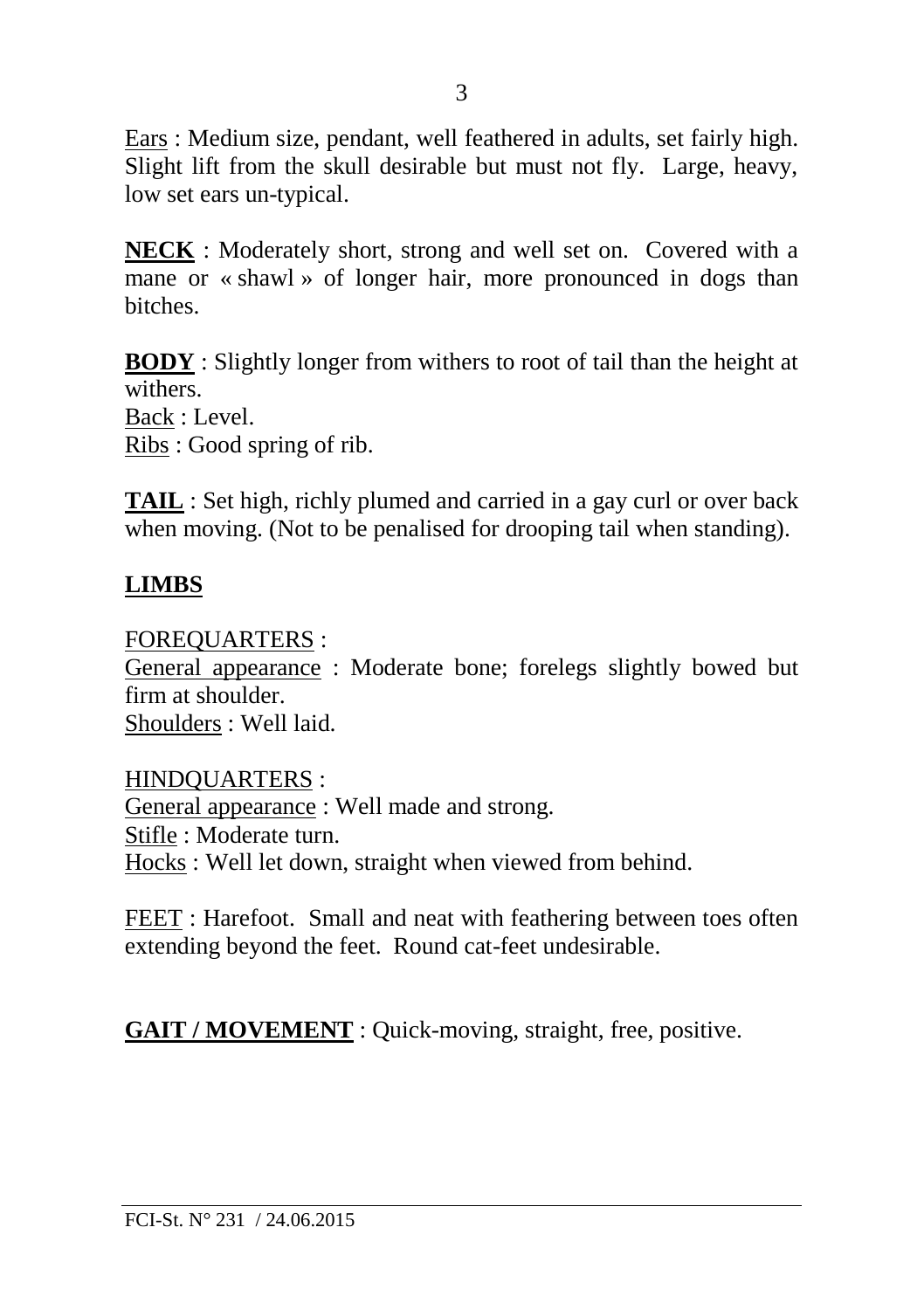### **COAT**

HAIR : Topcoat silky in texture, smooth on face and front of legs, of moderate length on body, but lying rather flat. Undercoat fine and dense. Ears and back of forelegs nicely feathered, tail and buttocks well furnished with longer hair. Not overcoated, bitches tend to carry less coat and mane than dogs.

COLOUR : All colours and mixture of colours permissible.

**SIZE AND WEIGHT** : Height about 25.4 cm (10 ins). Weight : Ideal 4.1 to 6.8 kgs (9-15 lbs).

**FAULTS** : Any departure from the foregoing points should be considered a fault and the seriousness with which the fault should be regarded should be in exact proportion to its degree and its effect upon the health and welfare of the dog.

#### **DISQUALIFYING FAULTS:**

- Aggressive or overly shy dogs.
- Any dog clearly showing physical of behavioural abnormalities shall be disqualified.

#### **N.B.:**

- Male animals should have two apparently normal testicles fully descended into the scrotum.
- Only functionally and clinically healthy dogs, with breed typical conformation should be used for breeding.

#### **The latest amendments are in bold characters.**